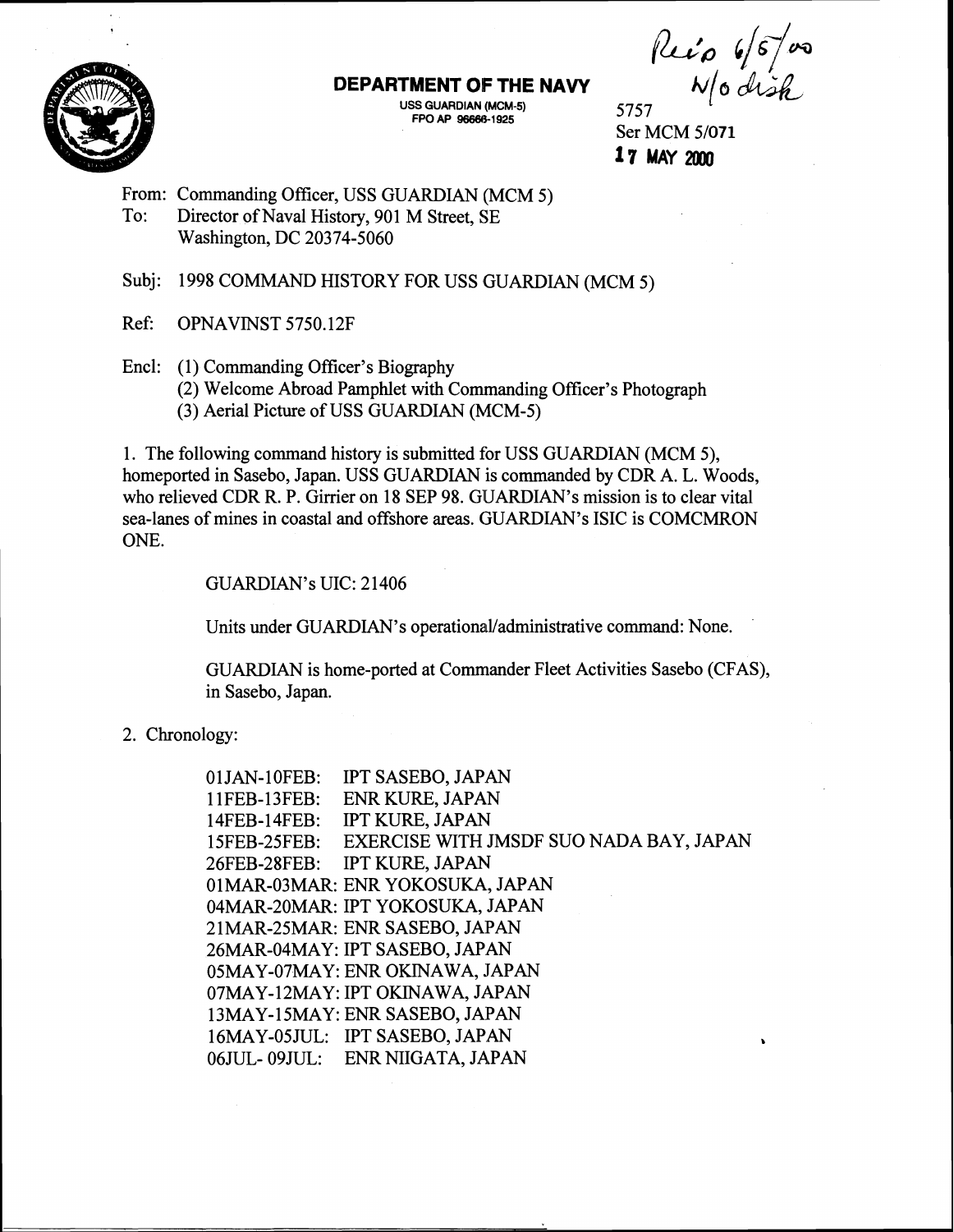| 10JUL-12JUL:        | IPT NIIGATA, JAPAN                                   |
|---------------------|------------------------------------------------------|
| $13$ JUL- $13$ JUL: | ENR MUTSU BAY, JAPAN                                 |
| 14JUL-28JUL:        | MUTSU BAY, JAPAN (MINEX/EODEX) 98-2JA                |
| 29JUL-31JUL:        | ENR OHMINATO, JAPAN                                  |
|                     | 01AUG-01AUG: ENR AOMORI, JAPAN                       |
|                     | 02AUG-03AUG: IPT AOMORI, JAPAN                       |
|                     | 04AUG-07AUG: ENR KANAZAWA, JAPAN                     |
|                     | 07AUG-09AUG: IPT KANAZAWA, JAPAN                     |
|                     | 10AUG-12AUG: ENR CHINHAE, SOUTH KOREA                |
|                     | 13AUG-26AUG: EXERCISE FOCUS LENS, IPT CHINHAE, SOUTH |
|                     | <b>KOREA</b>                                         |
|                     | 27AUG-28AUG: ENR SASEBO, JAPAN                       |
|                     | 29AUG-21OCT: IPT SASEB, JAPAN                        |
|                     | 22OCT-24OCT: ENR POHANG, SOUTH KOREA                 |
|                     | 25OCT-04NOV: EXERCISE FOAL EAGLE, SOUTH KOREA        |
|                     | 05NOV-06NOV: ENR SASEBO, JAPAN                       |
|                     | 07NOV-31DEC: IPT SASEBO, JAPAN                       |

3. The following Command History for USS GUARDIAN (MCM-5) has been recreated from the Deck Log, Engineering Logs, and PODs.

01 January to 31 January

GUARDIAN came off of a well-deserved holiday stand-down. Crew members returned back from holiday leave refreshed, and the inport duty sections were increased to 4 duty sections. Ship's maintenance and upkeep continued as crewmembers made preparations to get GUARDIAN underway for MINEX/EODEX 98-1JA, a joint exercise with the Japanese Maritime Self-Defense Force in Suo Nada Bay. The Operations Department worked closely with PATRIOT (MCM-7) and MCMRON ONE staff to coordinate inport and underway training. Underway training provided valuable opportunities to practice Sea and Anchor Detail, Minehunting, MNV operations, EOD boat vectoring, Q-Route Surveys and Sonar Conditions Checks.

### 01 February to 29 February

Following training and maintenance in various areas of the ship, GUARDIAN was ready for MINEX/EODEX 98. GUARDIAN conducted numerous training evolutions in preparation for the transit to Kure, namely engineering casualty control and man-overboard drills. The ship was underway from Sasebo 11 February with the company of PATRIOT and arrived at Kure on 14 February. On the way to Kure, the crew polished their skills by conducting more minesweeping evolutions. Other commands that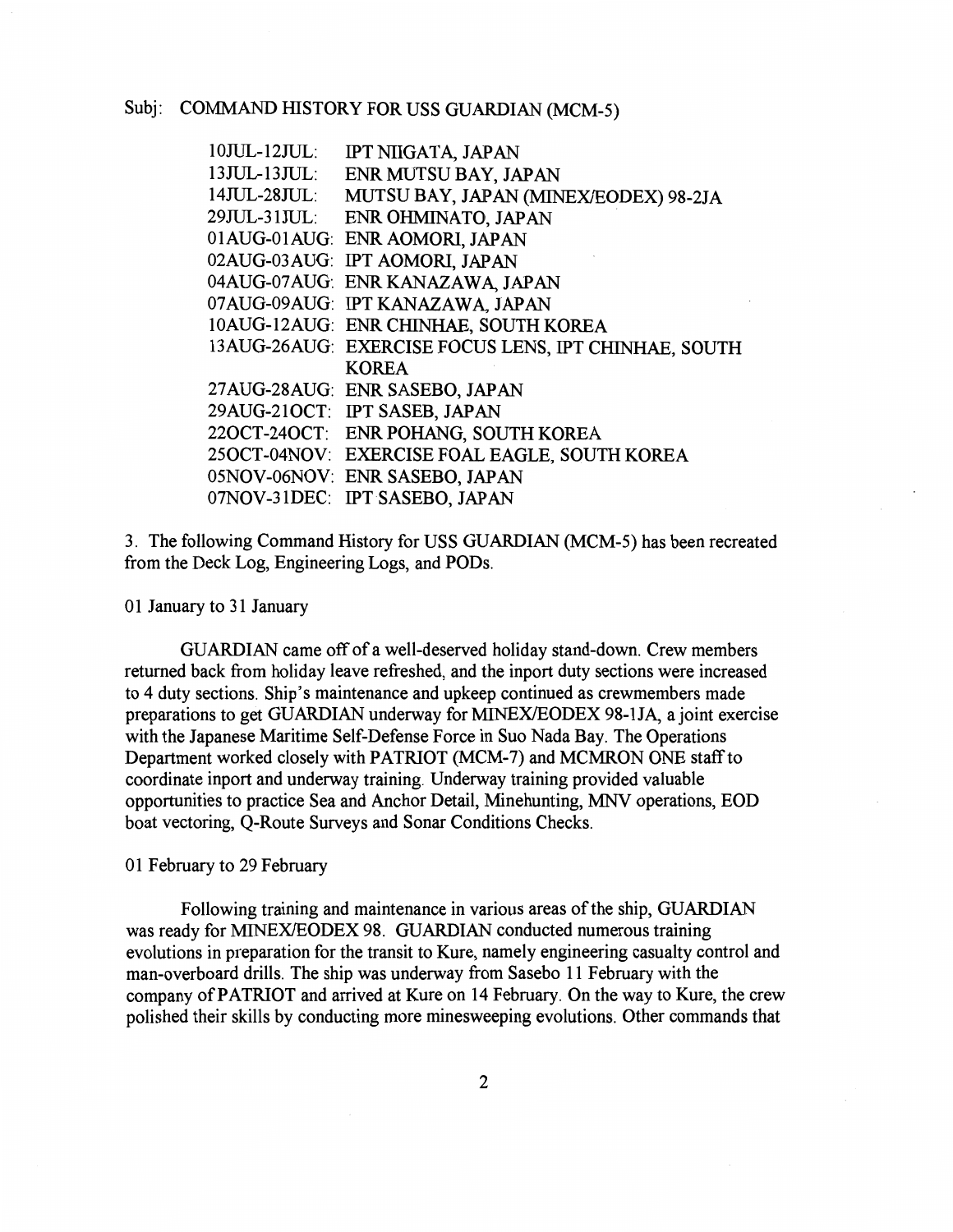were present were MCMRON ONE. The two weeks consisted of conducting an intensive exercise with JMSDF, consisting of mine sweeping and mine hunting in Suo Nada Bay in which GUARDIAN, along with PATRIOT and JMSDF ships were assigned areas to clear simulated mines in vital shipping areas. The result of the exercise was that the crews gained experience at minesweeping and minehunting and both countries' naval forces built a better rapport and understanding of each other's operational capabilities.

### 01 March to 31 March

GUARDIAN began the month by escorting USS PATRIOT to Yokosuka Naval Base for dry docking. While inport Yokosuka, the crew enjoyed numerous sites in and around Tokyo. The ship continued routine upkeep, maintenance and training while inport Yokosuka. After being away from homeport for over a month and a half, GUARDIAN arrived back in her homeport of Sasebo on 25 March. The crew was happy to be back in Sasebo to see friends and family after an extended underway schedule. As a reflection of GUARDIAN'S performance, she was awarded the COMNAVSURFLANT Battle "E Award for 1997 which is given to ships with an effective and efficient state of operational readiness compared to other ships of the same class. GUARDIAN also earned the COMANVSURFLANT & CNO Safety Award and the COMNAVSURFLANT Green **"H"** Award. The Safety Award is given to ships that have suffered no major mishaps and implement an aggressive safety program, while the COMANVSURFLANT Green "H" Award is given to ships with an excellent program in promoting the general health of all crew members.

### 01 April to **3** 1 April

During this month, the crew relaxed after arduous Seventh Fleet duty. Upkeep, training, and preparations were made for getting underway for Okinawa in May to conduct training exercises and make a port visit.

### 01 May to 31 May

The crew was looking forward to visiting Okinawa due to its westernized culture, excellent shopping, and beautiful beaches. The ship was underway on 05 May, and conducted a small arms familiarization firing exercise, enabling crewmembers to refresh skills on 9mm pistol, M-14 rifle, and M-60 machine gun employment. GUARDIAN arrived in Okinawa on 07 May after a two-day transit. For the next 5 days, the crew was able to enjoy the sights, shopping, and local culture while continuing routine maintenance and upkeep. On 12 May, GUARDIAN was on her way back to Sasebo and arrived back at her homeport on 15 May.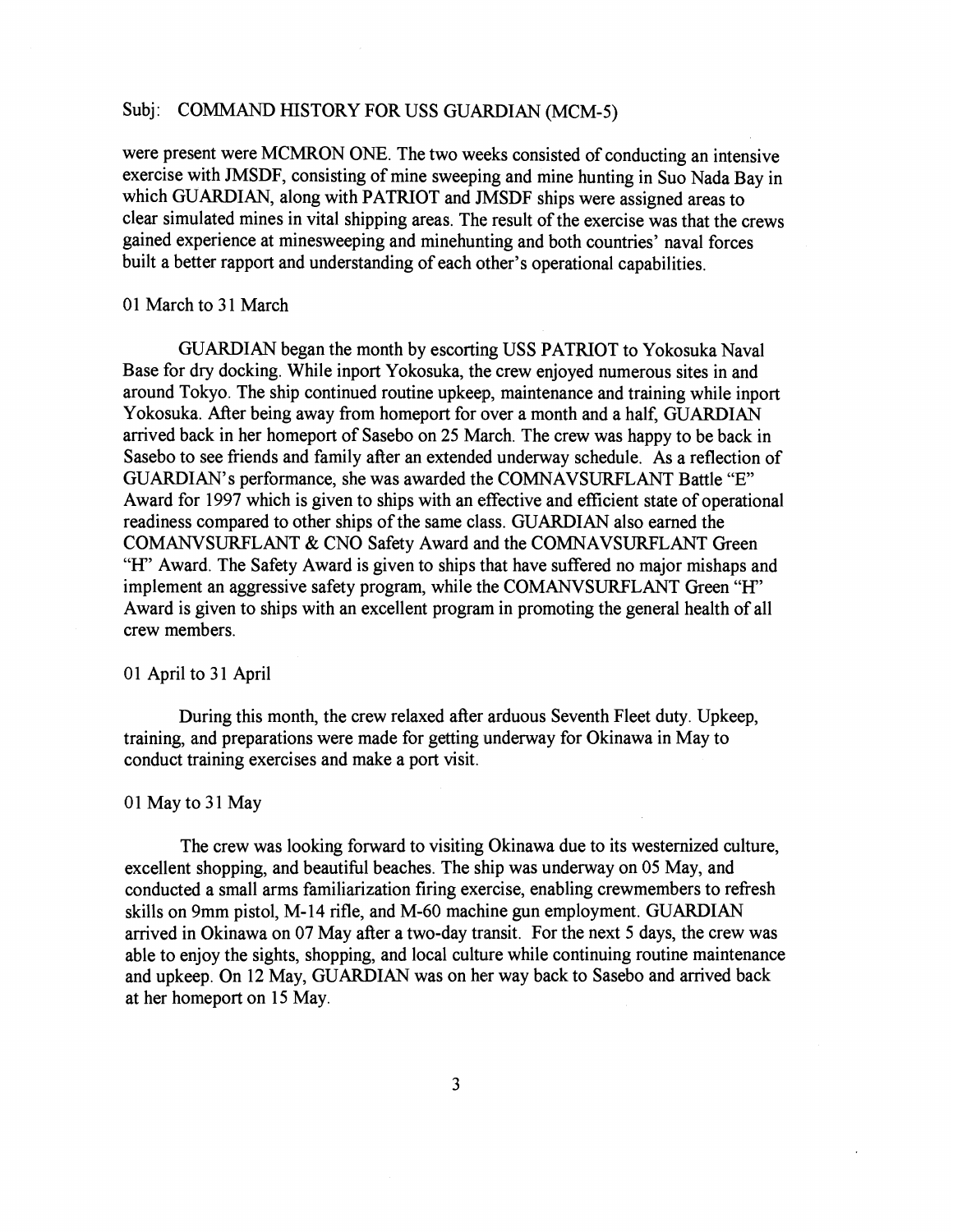## 01 June to 30 June

The month of June consisted of intense training for the entire ship. With an LTT-E beginning at the top of the month, the crew held steadfast in training for the various assessments. An assortment of training took place, including an all hands 3M-Seminar and Damage Control training evolutions.

## 01 July to 31 July

The crew, surprised that the upcoming surprise deployment that would last the entire summer, began making preparations to get underway on 06 July. Enroute to their first stop in Niigata, the Operations Department ran several tests of the SQQ-32 SONAR. GUARDIAN would reach Niigata five days later. After a week of challenging the rough weather and heavy seas of the North, the crew was ready for a port call to Niigata. This was one of three ports in which GUADIAN served as representatives of the U.S. These cities had not had any contact with the U.S. military for more than 50 years. As the ship moored, GUARDIAN was greeted by a group of Japanese protestors. The tension, however, was eased as the crew put their best foot forward and made a positive impression, showing their roles as American Ambassadors.

### 01 August to 31 August

The month of August began as GUARDIAN arrived in Aomori, Japan. The crew enjoyed various tourist attractions as well as the gifts and souvenirs that the shops had to offer. A majority of the crew also took time to get involved with the community by participating in a parade of the annual NEBUTA Festival. GUARDIAN then continued onto Kanazawa for three days of liberty. As the ship traveled to Chinhae, South Korea for a **7** day exercise known as ULCHI FOCUS LENS. During this exercise, GUARDIAN would participate in various minehunting evolutions. There was also a visit by RADM Connally, MINEWARCOM.

### 01 September to 30 September

September was dedicated to maintenance and upkeep on equipment in addition to a TARGET assist through the month of October. Due to the availability of USS FRANK CABLE, GUARDIAN was able to receive assistance on quick acting water tight doors and numerous X-Ray fittings. The ship also conducted Loss of Gyro, Steering, and Low Visibility drills. On 18 September, GUARDIAN had a change of command. LCDR Woods relieved CDR Girrier as Commanding Oficer.